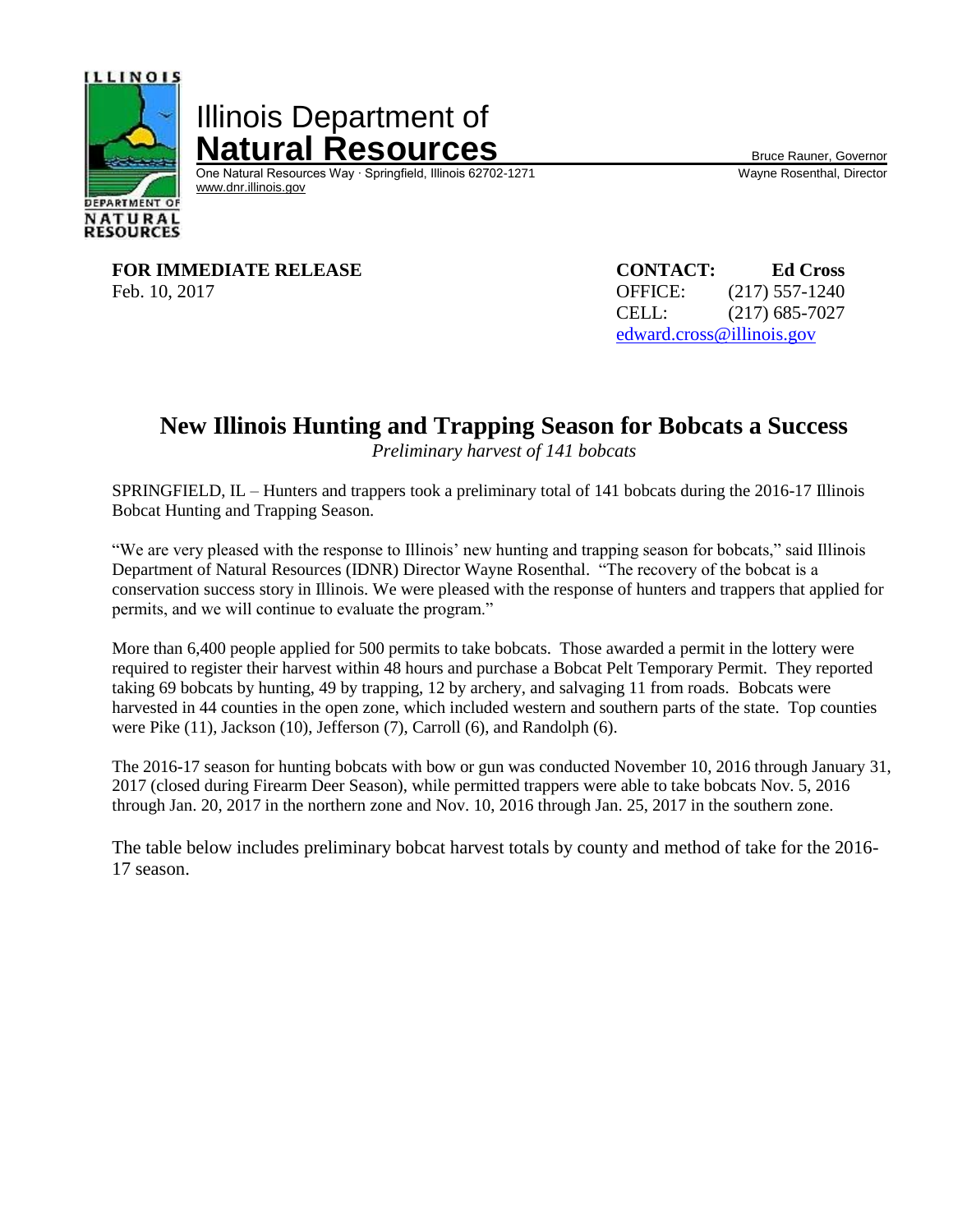|                  | Archery        | Gun                     | Trap             | Salvage        | County Total   |
|------------------|----------------|-------------------------|------------------|----------------|----------------|
| Adams            | 1              | 1                       | 1                |                | 3              |
| Alexander        |                |                         | $\overline{c}$   |                | $\overline{c}$ |
| Bond             | $\mathbf{1}$   |                         | $\overline{3}$   | $\mathbf{1}$   | $\overline{5}$ |
| <b>Brown</b>     |                | 1                       | $\overline{c}$   |                | 3              |
| Calhoun          |                | $\overline{2}$          | 1                |                | $\overline{3}$ |
| Carroll          |                | 1                       | 5                |                | 6              |
| Cass             |                |                         | $\overline{2}$   | 1              | $\overline{3}$ |
| Clay             | 1              | $\overline{c}$          | 1                |                | $\overline{4}$ |
| Clinton          |                | $\overline{2}$          | 1                |                | 3              |
| Coles            |                |                         |                  | 1              | $\mathbf 1$    |
| Crawford         |                |                         | 1                |                | $\mathbf{1}$   |
| Cumberland       |                | $\overline{2}$          |                  |                | $\overline{c}$ |
| Edgar            |                |                         | 1                |                | $\mathbf{1}$   |
| Edwards          |                |                         | 1                |                | $\mathbf{1}$   |
| Effingham        |                | $\overline{2}$          |                  |                | $\overline{c}$ |
| Fayette          |                | $\overline{2}$          | 3                |                | 5              |
| Franklin         |                | 1                       |                  | 1              | $\overline{c}$ |
| Fulton           | 1              | 1                       |                  |                | $\overline{c}$ |
| Gallatin         |                |                         | 1                | 1              | $\overline{c}$ |
| Greene           |                | $\overline{2}$          |                  |                | $\overline{c}$ |
| Hamilton         |                | 1                       | $\overline{2}$   |                | $\overline{3}$ |
| Hancock          |                | 2                       |                  |                | $\overline{c}$ |
| Hardin           |                | $\overline{c}$          |                  |                | $\overline{2}$ |
| Jackson          |                | 8                       | 1                | 1              | 10             |
| Jasper           |                | $\overline{2}$          | $\overline{2}$   |                | $\overline{4}$ |
| Jefferson        | 1              | 5                       | 1                |                | $\overline{7}$ |
| <b>JoDaviess</b> | 1              |                         |                  |                | $\mathbf{1}$   |
| Johnson          |                | 1                       |                  |                | $\mathbf 1$    |
| Marion           |                | $\overline{\mathbf{c}}$ | $\mathbf 1$      |                | 3              |
| Massac           | 1              |                         |                  |                | $\,1\,$        |
| Monroe           |                | $\mathfrak{Z}$          | $\overline{c}$   |                | 5              |
| Perry            |                | $\overline{2}$          |                  |                | $\overline{c}$ |
| Pike             | $\overline{2}$ | 4                       | 5                |                | 11             |
| Pope             | $\overline{c}$ | $\overline{c}$          |                  |                | $\overline{4}$ |
| Randolph         |                |                         | 3                | $\mathfrak{Z}$ | 6              |
| Saline           |                | $\mathbf{1}$            | 1                |                | $\overline{c}$ |
| Schuyler         |                | $\overline{2}$          | 1                | 1              | $\overline{4}$ |
| Scott            |                | $\overline{2}$          | $\mathbf{1}$     |                | $\overline{3}$ |
| St Clair         | 1              | $\mathbf{1}$            | $\boldsymbol{2}$ |                | $\overline{4}$ |

2016-17 Illinois Bobcat Hunting and Trapping Season Preliminary Harvest